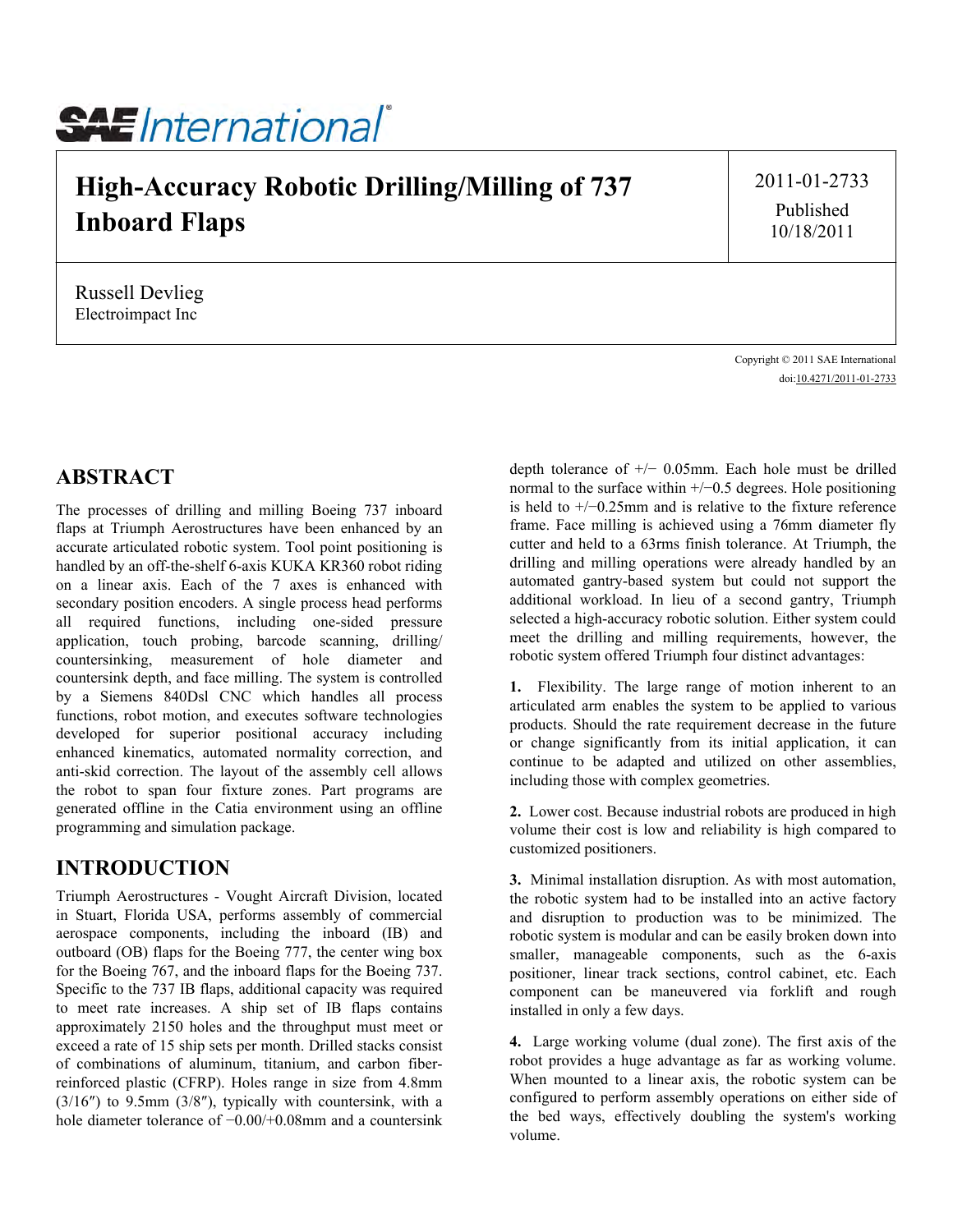Within the last 10 years, significant mechanical and control improvements have made robots a viable option for midrange assembly tolerances (+/−0.75mm). However, manufacturers commonly give one third of the overall assembly tolerance to automation systems, and in most cases this overall tolerance is less than +/−0.75mm, requiring the positional accuracy of the automation to be +/−0.25mm or better. Existing technologies are available for global accuracy improvement to this level, such as directly teaching positions or real time guidance via metrology (laser tracker, indoor GPS, camera systems). As design changes and variants are common in aircraft structures, and the location of assemblies within the automation cells are typically not tightly controlled, unique and time-consuming teaching methods become obsolete. Manufacturers require the ability to program systems offline. Guiding robots real-time using metrology has demonstrated improvement in positional accuracy, but at the cost of sensitive, expensive equipment. External systems also tend to slow the system down, restrict the working range, and offer line of sight challenges. In some cases when positional tolerances are extremely tight these technologies cannot be avoided, however it is desirable to have an inherently accurate automation system whenever possible.

## **BODY**

Triumph's intent was to obtain a system with the performance and control of a tailored machine tool while maintaining the flexibility and low-cost of an articulated robot. Electroimpact's recently-developed Accurate Robot technology is built upon the use of an off-the- shelf conventional articulated robot motion platform supplied by KUKA Robotics. To this system secondary feedback is added to each rotary joint. The end effector and ancillary components are integrated and the entire system is CNC controlled by a single Siemens 840Dsl. The CNC handles all controls requirements, including robot positioning and multifunction end effector processes. Crucial is its ability to directly utilize secondary feedback on any axis and provide a means to utilize customized high-order kinematics. The CNC is also a familiar interface to programmers and operators, using traditional M and G codes. The result is a robotic motion platform that can provide positioning accuracy on par with conventional machine tools. The elimination of the conventional robot controls and the integration of both motion and process control into a single CNC package has greatly simplified operation and maintenance, while at the same time providing simplicity in controls topology.



*Figure 1. Accurate Robot system*

The automation system is the integration of two main subsystems; the positioning system and the multi-function end effector:

## POSITIONING SYSTEM

The positioning system presents the process head to the work piece. For Triumph, the primary positioner is a 6-axis articulated KUKA KR360 robot. Because robots are used primarily in the automotive and packaging industries, these systems are mass produced and have been refined for high reliability. When feasible, adapting articulated arm robots for assembly of aerospace structures tends to produce a lower cost automation solution. However, as delivered, the robot cannot position well enough to meet the tolerances required for the flap.

The accuracy in which features are placed via automation is a function of two main criteria; 1) The positional accuracy of the motion platform in free space, and 2) The ability of the motion platform to remain in position when loads are applied. For a drilling application, this would require the machine to position itself at the programmed location and remain stationary when pressure foot and drill thrust forces are present. Although an off-the-shelf robot can perform the required manipulation of the process tooling, it may not meet the positional accuracy and rigidity required for the majority of aerospace assembly tasks. A typical 3 meter reach robot using a nominal kinematic model exhibits an accuracy of about +/− 2 to 4mm within its working volume. Due to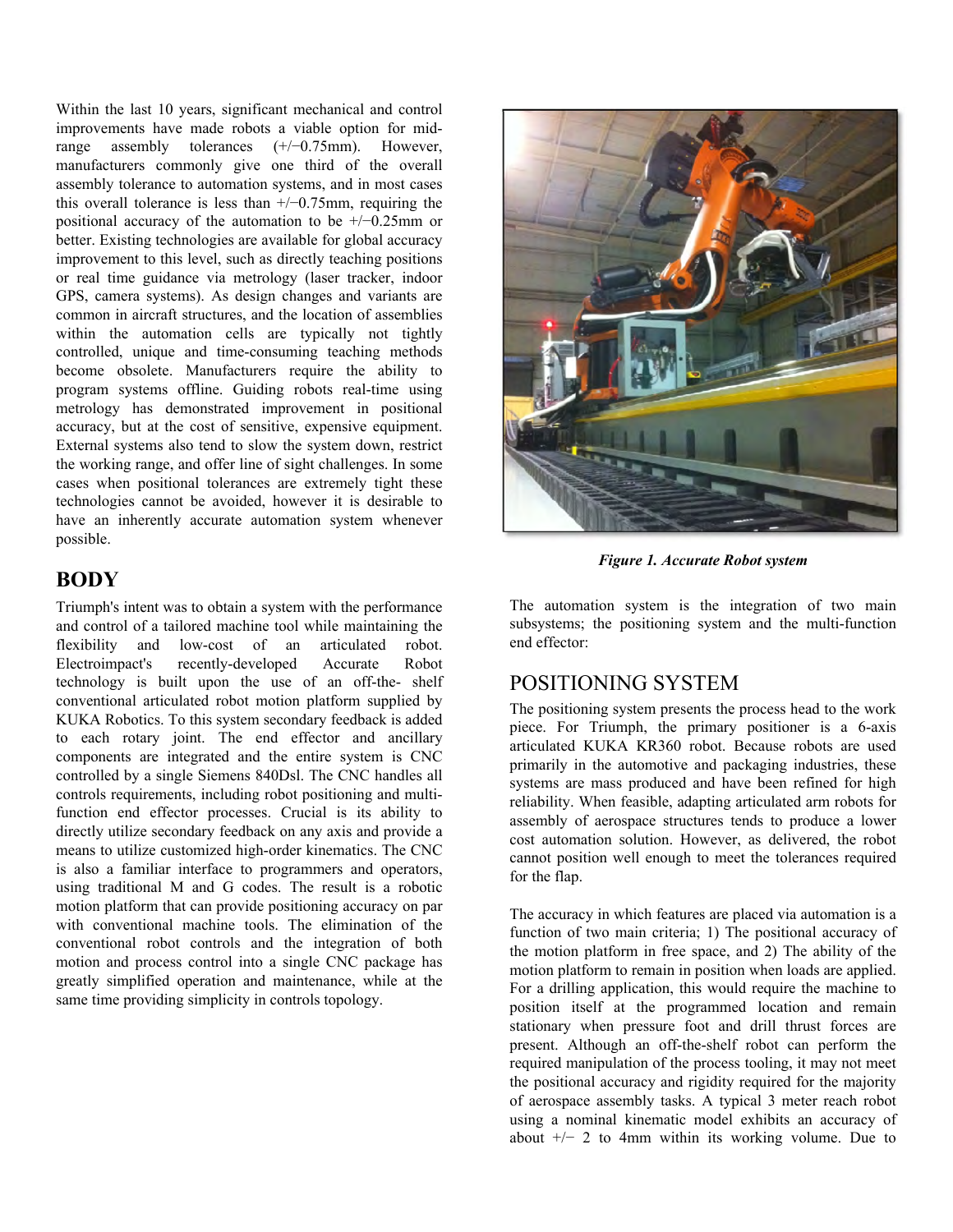manufacturing and assembly variation, the physical robot does not match the nominal kinematic model. A unique kinematic parameter set can be developed to better describe individual arms. This unique model can include higher-order parameters that describe actual physical dimensions, nonlinear axis behavior, and effects on tool center point (TCP) position altered by the masses of the robot links and attached payloads. In practice, this has proven to achieve positional accuracies of nearly +/−0.5mm using a standard off-the-shelf robot system.

The position and orientation of the TCP is obtained by driving the robot axes to angular positions based on the kinematics of the arm. Errors in joint angle are fed through the kinematics and yield error in the resulting TCP. Off-theshelf robots obtain the position for each axis at the servo motor. Downstream of the motor feedback can be backlash, transmission wind up, harmonic errors, and so on. Although the unidirectional repeatability of robots is generally good, omnidirectional typically is not. Testing of omnidirectional repeatability using a 3 meter arm has shown magnitudes of up to 0.4mm. Poor repeatability is caused by uncertainty in joint position. Because the system's accuracy can only be as good as its repeatability, the best a standard system can ever achieve in ideal conditions is 0.4mm. Therefore, fundamental to system accuracy is precise knowledge of the position of each axis. Controlling based on input position also limits the stiffness of the mechanical unit as axis compliance and backlash go unaccounted for. The result is poor joint stiffness and significant TCP error when loads are applied. Joint deflection results both from the masses of the links and from process forces. When drilling and fastening, clamp force is typically applied causing the TCP to skid out of position. Test results from various articulated arms have shown that the deflection at the joints make up 50-80% of the total TCP deviation.

To maintain adequate control of an axis, machine tool designers commonly use secondary position encoders. The secondary encoder is mounted at the output of the axis rather than the input. Transferring this technology to an articulated robot (Figure 2) yields much tighter control on axis position and, in turn, a system that can be calibrated to higher accuracy. Secondary encoders reduce omnidirectional repeatability to nearly zero and have been validated using a laser tracker while exploiting the combined effects from moving all axes. Results have shown a maximum deviation under 0.04mm at 3 meters. This is an improvement of 10x over a non-enhanced system. With the repeatability in check, a more representative kinematic model can be obtained. Further, with secondary encoders at each axis, local joint error is effectively eliminated. With real-time compensation of the remaining deflections in the links and bearings, the system can maintain ON-PART accuracy of +/−0.25mm or better (Figure 3).



*Figure 2. Secondary encoder mounted to output of robot axis*



*Figure 3. Accuracy comparison: Standard vs. Enhanced*

### MULTI-FUNCTION END EFFECTOR

All process functions are carried out by a single multifunction end effector [\(Figure 4](#page-3-0)). The assembly of the 737 IB flap requires systems for providing one-sided pressure to the work piece, auto-normalization, Boelube delivery, vacuum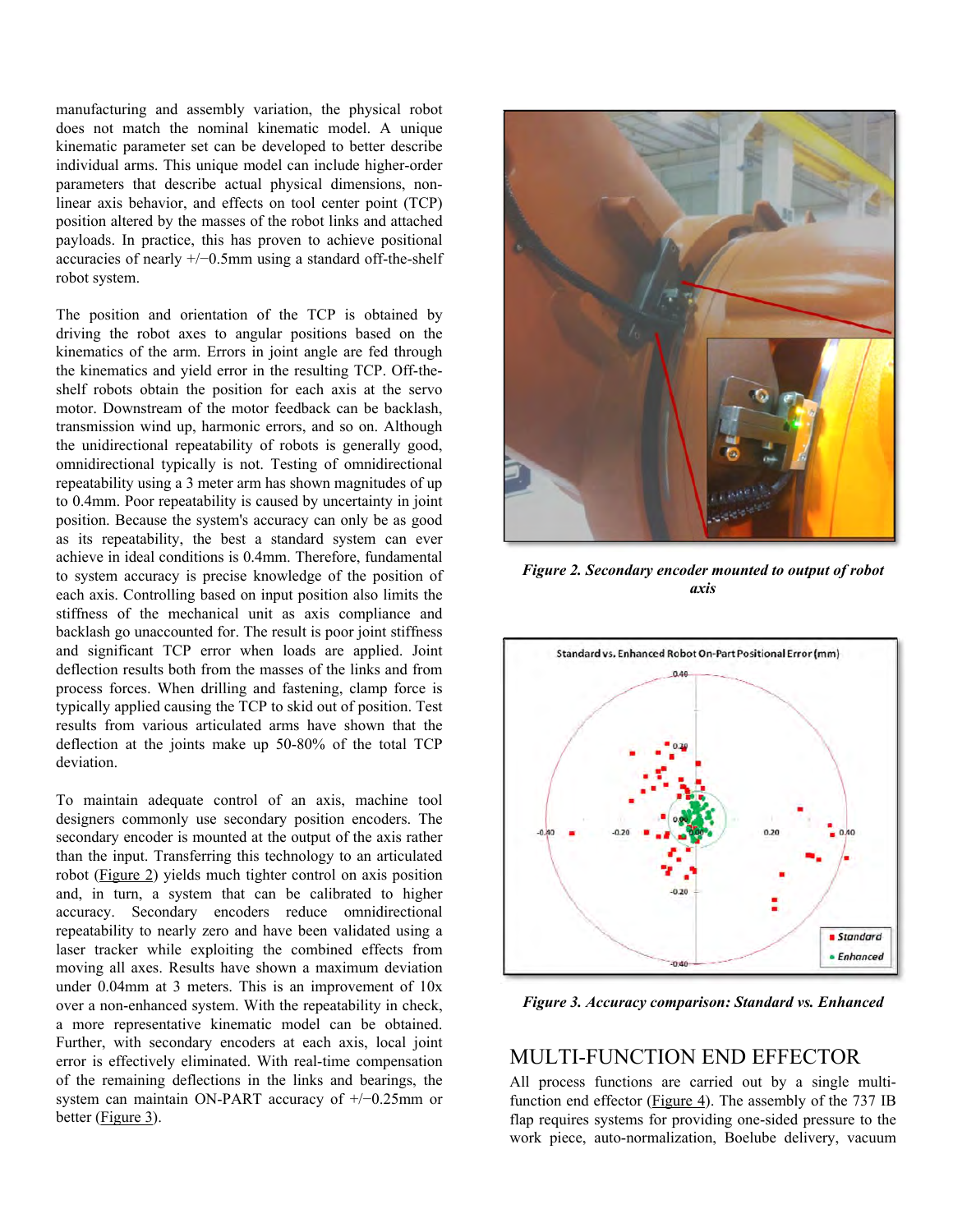<span id="page-3-0"></span>swarf extraction, automated vision, automated touch probing, precision drilling and countersinking, hole inspection, and milling capability. The MFEE is controlled with the Siemens 840Dsl CNC that is also used to control the robot. All process tools (spindle, probe, and camera) are mounted to a single plate (shuttle table) which is servo indexed to present the current process tool to the TCP. The tools, shuttle table, pressure foot, and supporting frame are mounted to a servocontrolled "clamp" axis. Each component provides specific functionality:



*Figure 4. Multi-function end effector. Left to right: nose piece, camera, hole probe, spindle*

Nosepieces - The nose piece is what makes physical contact with the product. The nosepiece is fitted with a spherically compliant tip, Boelube delivery, vacuum recovery, chip blast, 5-bit identification, and a damage preventing breakaway system. Sensors are built-in to measure the normality between the end effector and the part surface. Attachment of the nose piece to the pressure foot is made using a rotary quick-connect.

Shuttle Table - The shuttle table serves to accurately present each process tool to the nosepiece. The shuttle table is linearly actuated under servo control with closed-loop position around a high-resolution secondary encoder. Each process tool is precisely located on the shuttle table by the use of hardened pins/bushings. These pins eliminate the necessity for process tool alignment. The MFEE for the IB flap application uses a 4-position shuttle table for the three process tools plus a spare slot for additional future process capability.

Clamp Axis - The clamp axis provides one-sided mechanical pressure to the work piece during drilling and inspection operations. Clamp pressure is required for system stability and panel surface location. The axis is servo driven with load

cell feedback and actuates parallel to spindle feed. For the IB flap, the system has been designed to provide continuous programmable load from 50 to 400 lbs. Both the shuttle table and the end effector frame mount to the clamp table, and are thus involved in clamp axis motion.

Frame/Pressure Foot - The end effector frame and pressure foot provide overall stiffness for the clamp axis. The frame is directly attached to the clamp table. At the front of the end effector, between the top of the frame and the clamp table, is the pressure foot. The pressure foot houses the nosepiece assembly. A force sensing load cell is housed in the pressure foot directly behind the nose piece which provides feedback to the CNC used to control the applied pressure from the clamp axis.

## PRODUCTION PROCESS

For the 737 IB flap, the robotic system is mounted on a servo-controlled linear axis and spans four fixture zones (Figure 5). The holding fixtures for the flaps are rolled into the cell and set down on floor indexes. As the robot works in one cell, the other can be safely accessed by personnel. With this layout, the robot is able to continuously operate maximizing the investment and throughput. Processes are required on both sides of the assembly. Once one side is complete, the fixture is manually rotated and presented again to the automation. Programmable safety laser scanners are used to stop the machine if a safe distance is not maintained by personnel. Two fixed scanners are mounted to the bed way and monitor each fixture zone, with a third scanner mounted to the robot sled that provides protection against intrusion of the coupon stand area.



*Figure 5. Top view of automation cell*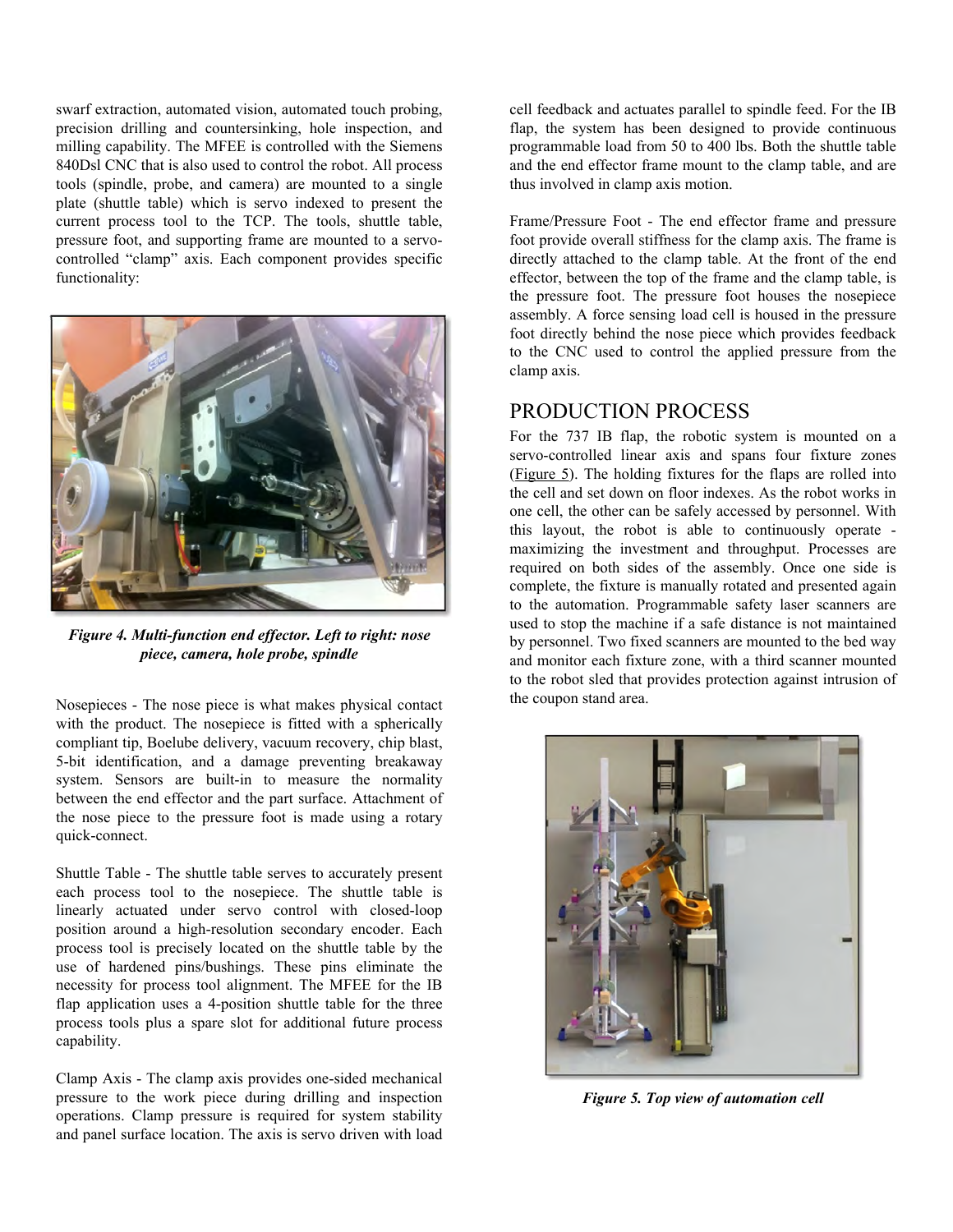Offline programming and simulation of the robotic drilling is accomplished within the Catia V5 environment. Product engineering data, such as fastener vectors and associated attributes, are pulled from the model and combined with user inputs such as robot head orientation and linear track position. This is then processed to create an NC program that the robotic drilling system can execute. Each position can be simulated in the CAD environment and checked for collisions, robot singularities, and optimum configuration. Escape paths are designed to ensure safe approach to and retraction from the product at any point in the program.

The product, when presented to the automation, is a tacked, closed structure comprised of skins, ribs, and spars. Stacks are any combination of CFRP, aluminum, and titanium. Holes are placed on both upper and lower surfaces. The fixture reference frame is determined automatically by probing features on the frame using a wireless touch probe mounted in the robot spindle (Figure 6). The machine drives to nominal features on the fixture frame, captures their actual position by touching off on various points, and determines the offset between the actual feature location and the nominal location. This is performed over a set of features allowing for a best-fit transformation to be established.



*Figure 6. Wireless touch probing of fixture targets*

Drills are automatically exchanged at the coupon/tool change stand located at one end of the bed way (Figure 7). As a precaution, the length of the installed tool is auto-measured internally within the MFEE to double-check the proper tool is loaded. If the tool has not been previously used or has been altered, reground, etc., the system will perform a drilling cycle in a coupon. At the coupon, the system will drill, countersink, and measure a single hole and display the measured results to the operator for verification or

adjustment. Once an acceptable hole has been placed in the coupon, the system is allowed to work on the product.



*Figure 7. Coupon stand and tool change station*

Following the probing and coupon drilling processes, the system executes drilling and inspection cycles. At each location, the robot is positioned to present the tool center point (TCP) of the end effector at a nominal flying height above the part. The end effector then extends the clamp axis under closed-loop force control. Once contact is established, sensors built into the nose provide feedback of the angle at the TCP between the surface tangent and the spindle centerline. If deviation beyond a specified threshold from normal exists, the robot automatically normalizes the end effector. Synchronously, translations along the panel surface due to the deflection of the robot arm from the applied clamp load (referred to as "skidding" or "skating") are counteracted. The clamping process is complete once the pre-defined clamp load is established. From panel contact to completed clamping process, including normality and skid corrections, typically takes 2-4 seconds depending upon the rigidity of the product structure.

At the start of drilling, Boelube mist is applied to the pierce point at a programmable rate. The mist is applied continuously throughout the drilling cycle to lubricate the cutting surfaces, cool the bit and panel, and aid in the collection of composite dust. All swarf is collected using an integrated vacuum system. The spindle assembly utilizes a Fischer-Precise 20k rpm, liquid-cooled, pneumatic automatic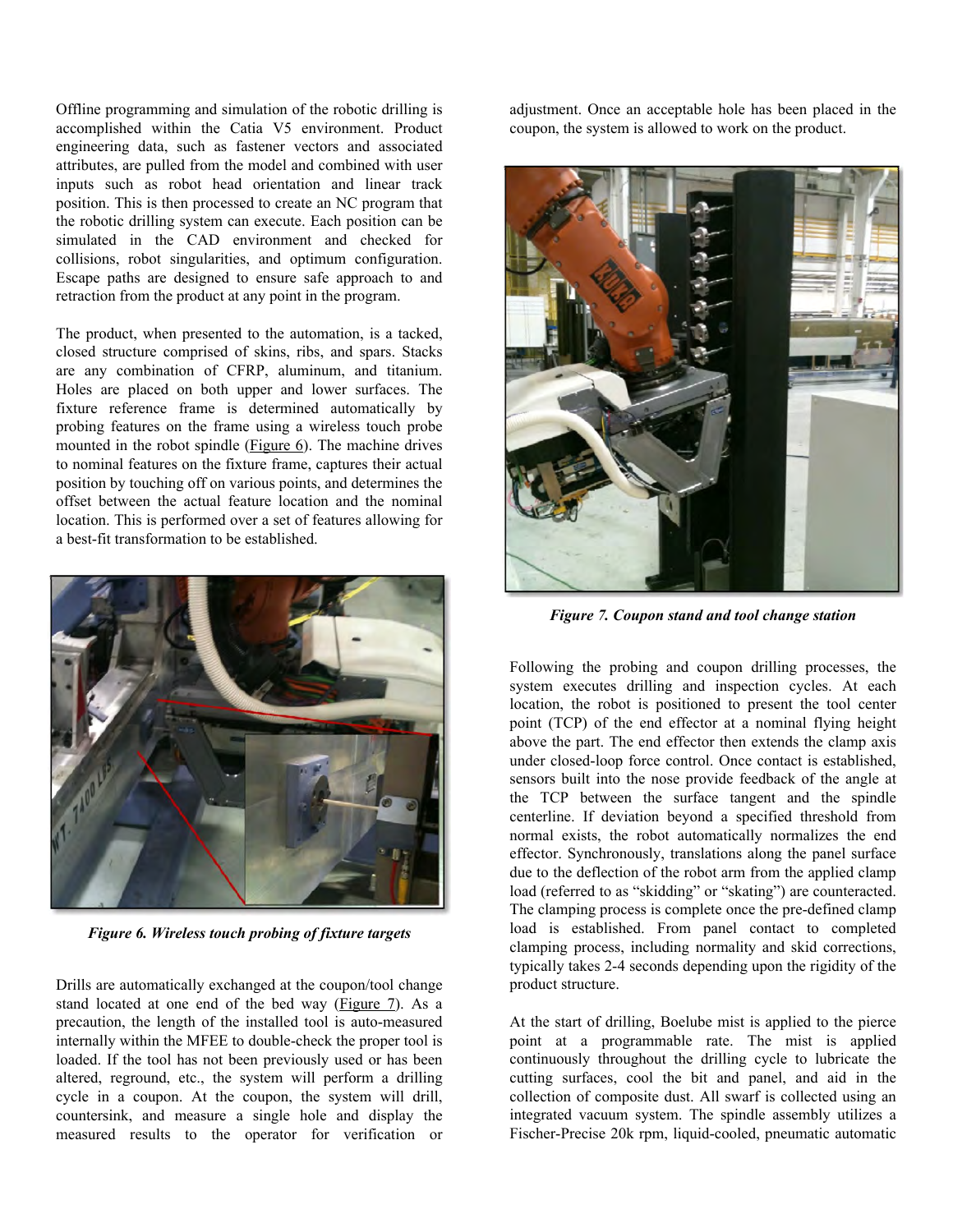drawbar cartridge mounted to a custom servo-controlled feed system with integral glass scale linear encoder. Adaptive tuning parameters are used to optimize spindle performance at low speed, high-torque (titanium) and high-speed operation (CFRP and aluminum). Because the required feeds and speeds vary between stack materials, the spindle is programmed to use specified parameters based on its position within the stack, including peck drilling if needed. Parameters can also be adjusted within layers to minimize exit burrs or fiber breakout. Once the hole is drilled through, the spindle is rapidly fed to the start of the countersink and a new set of parameters are used to finish out the hole. Drill thrust is monitored during the entire cycle and is used for tool wear tracking and broken drill bit detection.

Inspection of the hole is optional, generally frequency-based, and performed in-process while still under clamp load following the drill cycle. Immediate inspection of the hole provides real-time feedback that the system is carrying out a quality process. It significantly reduces overall inspection time and provides statistical process control data tagged to each location. The probe is mounted adjacent to the spindle on the shuttle table. The probing system utilizes a standard 2 point split ball gauge. The balls on the probe are extended outward under light spring pressure to ride along the inner surface as the probe is plunged through the hole. These mechanically actuate a linear shaft which is precisely measured using a high-resolution encoder. The accuracy of the diameter measurement is +/− 0.005mm. Diametrical data is collected every 0.01mm along the length of the hole and can be measured at 0 and 90 degrees. The result is a complete profile of the hole and the collected data is analyzed for consistent and in-tolerance values at any requested location within the stack (Figure 8). The countersink depth is measured using the same probe, but utilizes a reference surface and spherical lander located just upstream of the 2 point gage. The gage is extended out through the back of the hole allowing the reference surface to bottom in the counter sink and the spherical lander to make contact with the panel. The relative offset between reference and lander is used to accurately measure the countersink depth with repeatability at 0.013mm. Auto-calibration of the probe is performed prior to each measurement cycle and is carried out simultaneously with the drill cycle to eliminate any time penalty. Collected data for diameter and countersink depth is automatically verified to be within process limits before proceeding further. Should the data indicate limits have been exceeded, the system is halted and the operator alerted.

Face milling operations are performed unclamped. A 76mm fly cutter is manually installed into the spindle and the nose piece is replaced by a quick connect shroud (Figure 9). Material is removed from four aluminum carriage pad surfaces to a tolerance of +/− 0.13mm to each other and within +/−0.38mm to the nominal engineering reference plane. The final surface finish is 63rms. Full cutting depth is

accomplished using multiple passes. Stability under cutting load is aided both by the secondary axis encoders and by specifically tuning the robot for dynamic path-accurate operation.



*Figure 8. Hole profile data collected by probe*



*Figure 9. 76mm end mill and shroud for face milling operations*